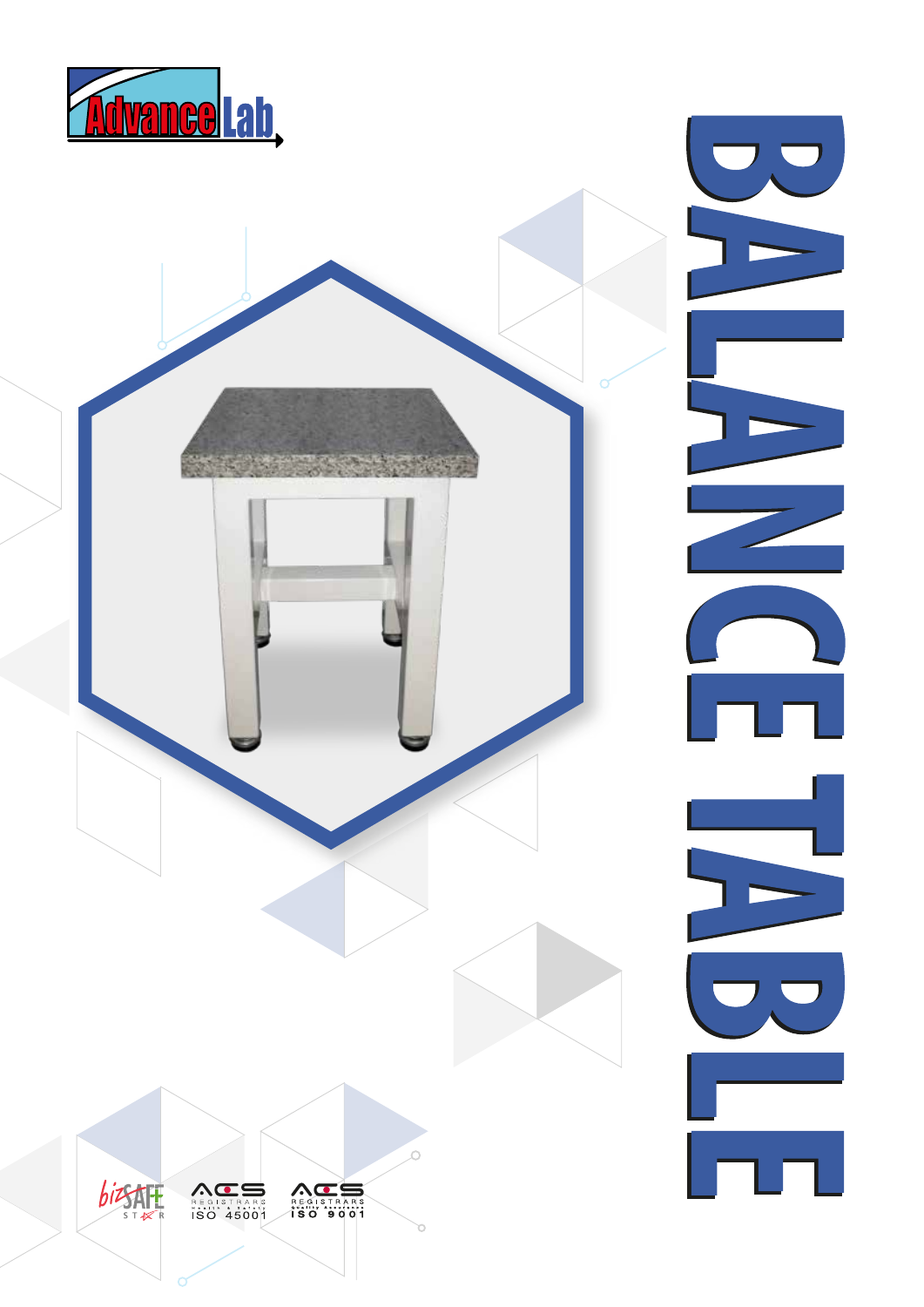

Balance Table 2Balance Table  $\overline{2}$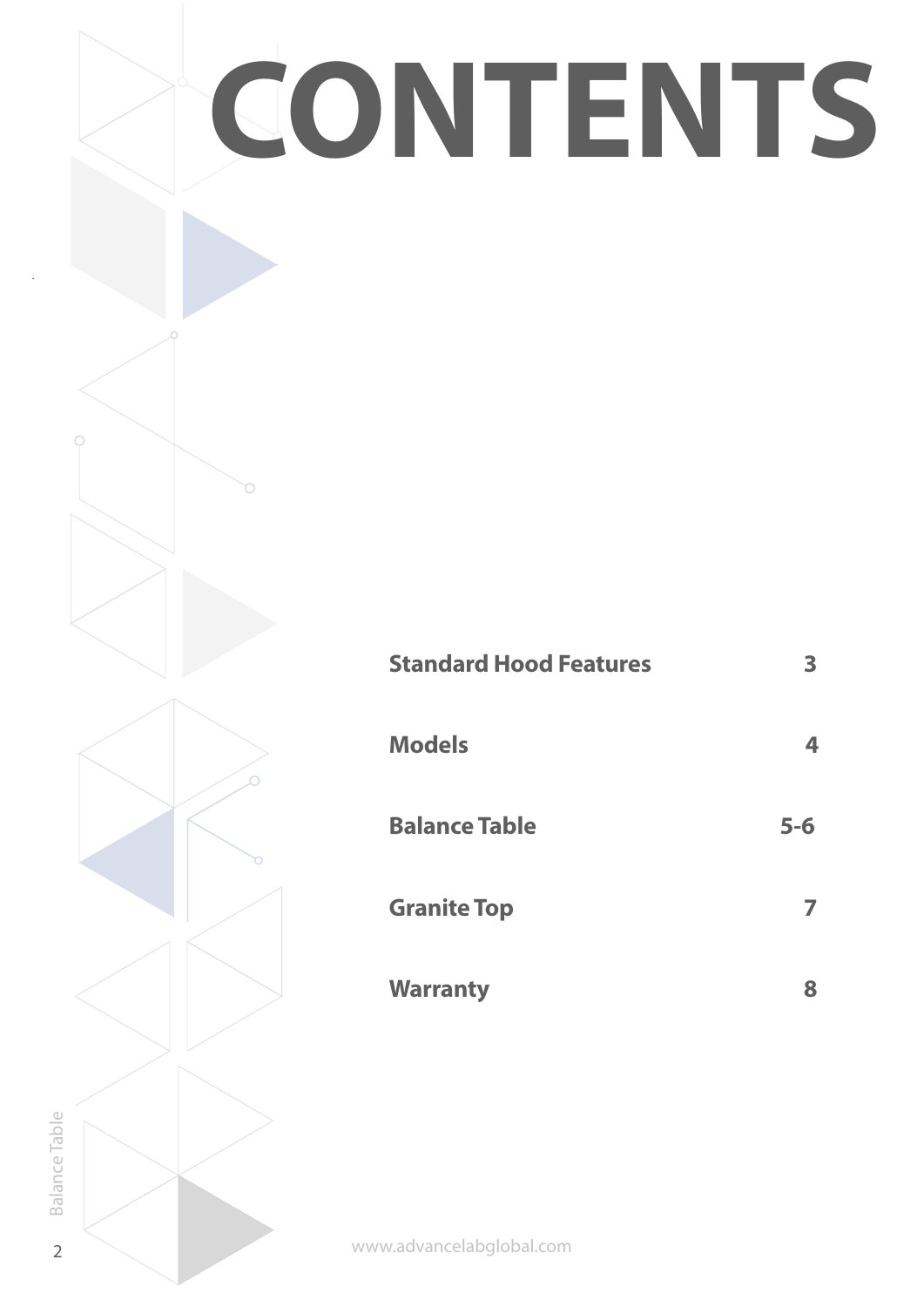# **Balance Table Features**





The balance table is used for analytical balances and other sensitive measuring equipment. Advancelab's Balance Tables provide superior stability for highly calibrated equipment. <sup>A</sup> heavy slab of concrete is specially mounted on <sup>a</sup> supporting construction. The supporting construction for the slab is vibration isolated from outer worktop.

- Two thickness of table top, 20mm and 60mm
- Fabricated with 75mm x 75mm epoxy powder coating galvanized steel
- An electro-galvanized steel lateral support beam adds strength and rigidity
- Superior load bearing capability and the rigidity necessary to support sensitive calibrated insrumentation
- Anti vibration leg reduce vibrations going into the floor or table
- Table top are granite surface
- Excellent acid, alkali and corrosion proof performance
- Resistance to as high as 1200˚C
- Eco-friendly and space saving
- Easy to clean and maintenance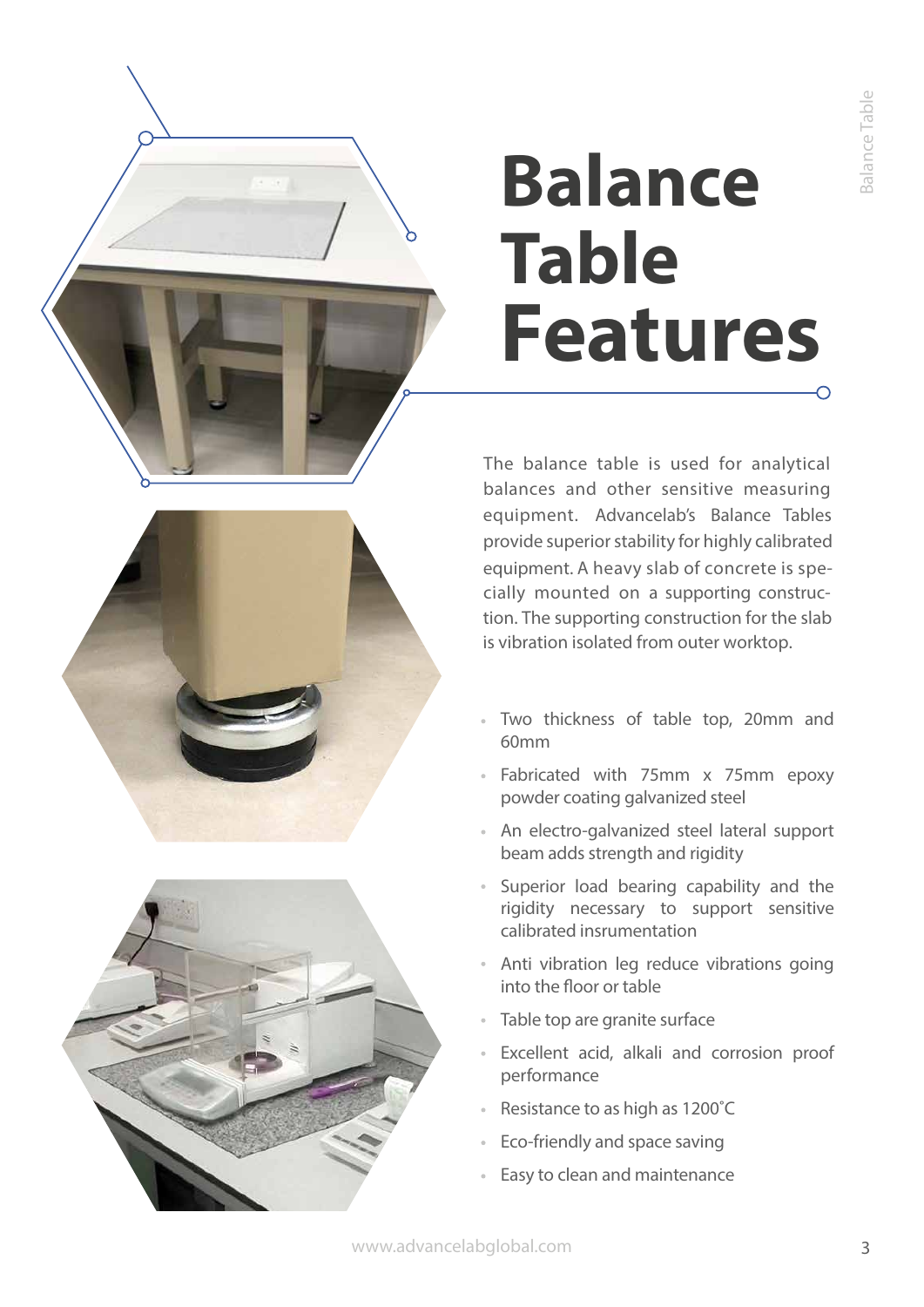# **Model**

| <b>Balance Table</b>                   |                         |                                                                                                                                                                     |
|----------------------------------------|-------------------------|---------------------------------------------------------------------------------------------------------------------------------------------------------------------|
| <b>MODEL</b>                           | Sizes (LxDxH)           | <b>Construction</b>                                                                                                                                                 |
| <b>AD0202BT</b>                        | 600 mm x 600mm x 900mm  | 60mm thick granite top<br>$\Phi$ .<br>75mm x 75mm square tube heavy duty construction<br>with epoxy powder coating<br>80mm diameter anti-vibration legs<br>$\alpha$ |
| <b>AD0302BT</b>                        | 900 mm x 600mm x 900mm  |                                                                                                                                                                     |
| <b>AD0303BT</b>                        | 900 mm x 900mm x 900mm  |                                                                                                                                                                     |
| <b>AD0402BT</b>                        | 1200 mm x 600mm x 900mm |                                                                                                                                                                     |
| <b>Granite Top with 60mm Thickness</b> |                         |                                                                                                                                                                     |
| <b>MODEL</b>                           | Sizes (LxDxH)           | <b>Construction</b>                                                                                                                                                 |
| AD1212-02GT                            | 300 mm x 300mm x 60mm   |                                                                                                                                                                     |
| AD1818-02GT                            | 450 mm x 450mm x 60mm   |                                                                                                                                                                     |
| AD2418-02GT                            | 600 mm x 450mm x 60mm   |                                                                                                                                                                     |
| AD2424-02GT                            | 600 mm x 600mm x 60mm   |                                                                                                                                                                     |
| <b>Granite Top with 20mm Thickness</b> |                         |                                                                                                                                                                     |
| <b>MODEL</b>                           | Sizes (LxDxH)           | <b>Construction</b>                                                                                                                                                 |
| AD1212-01GT                            | 300 mm x 300mm x 20mm   |                                                                                                                                                                     |
| AD1818-01GT                            | 450 mm x 450mm x 20mm   |                                                                                                                                                                     |
| AD2418-01GT                            | 600 mm x 450mm x 20mm   |                                                                                                                                                                     |
| AD2424-01GT                            | 600 mm x 600mm x 20mm   |                                                                                                                                                                     |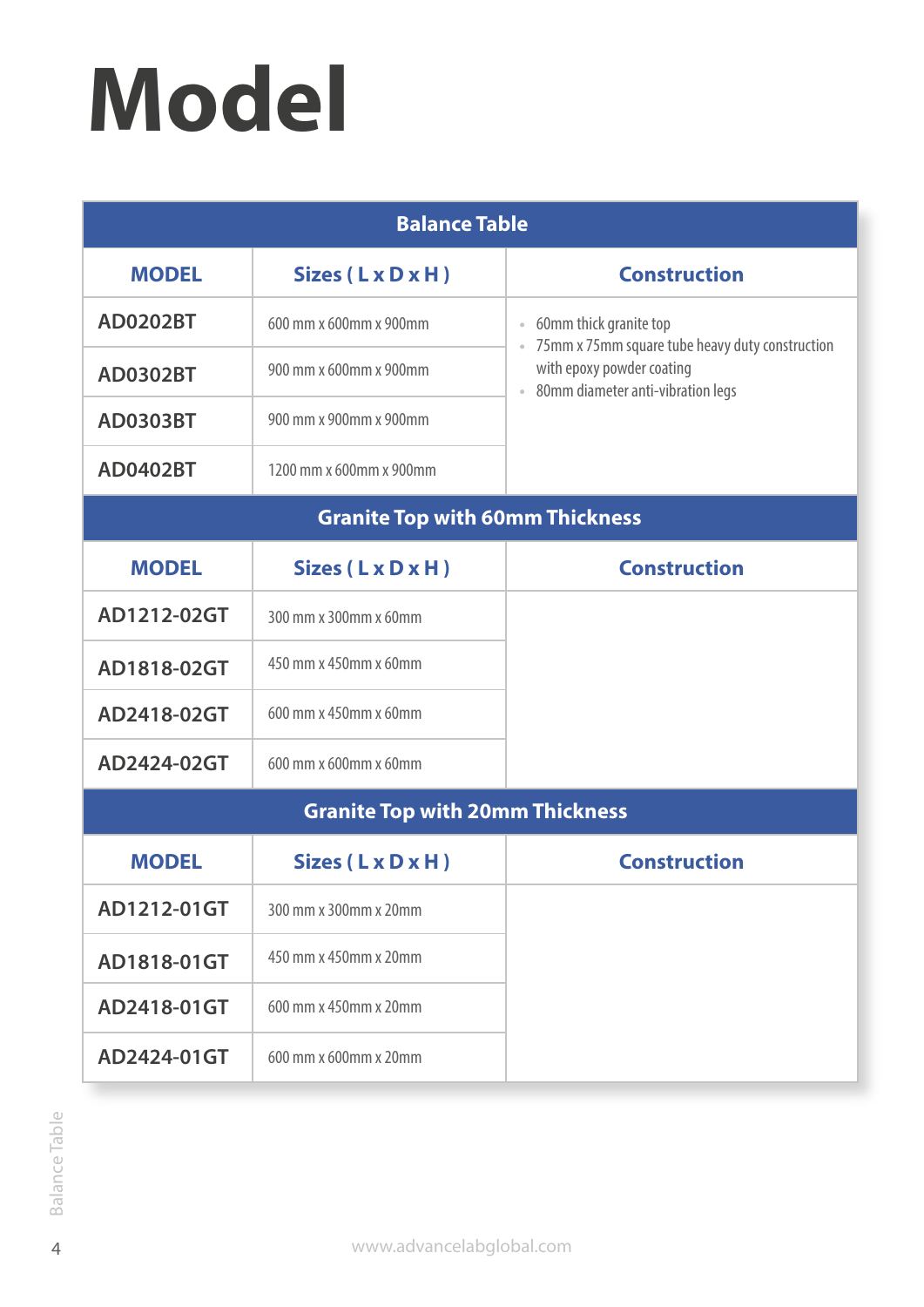# **Balance Table**

# **AD0202BT**

600mm x 600mm x 900mm



#### **Front View**



**Side View**



# **AD0302BT Front View**

900mm x 600mm x 900mm





**Side View**

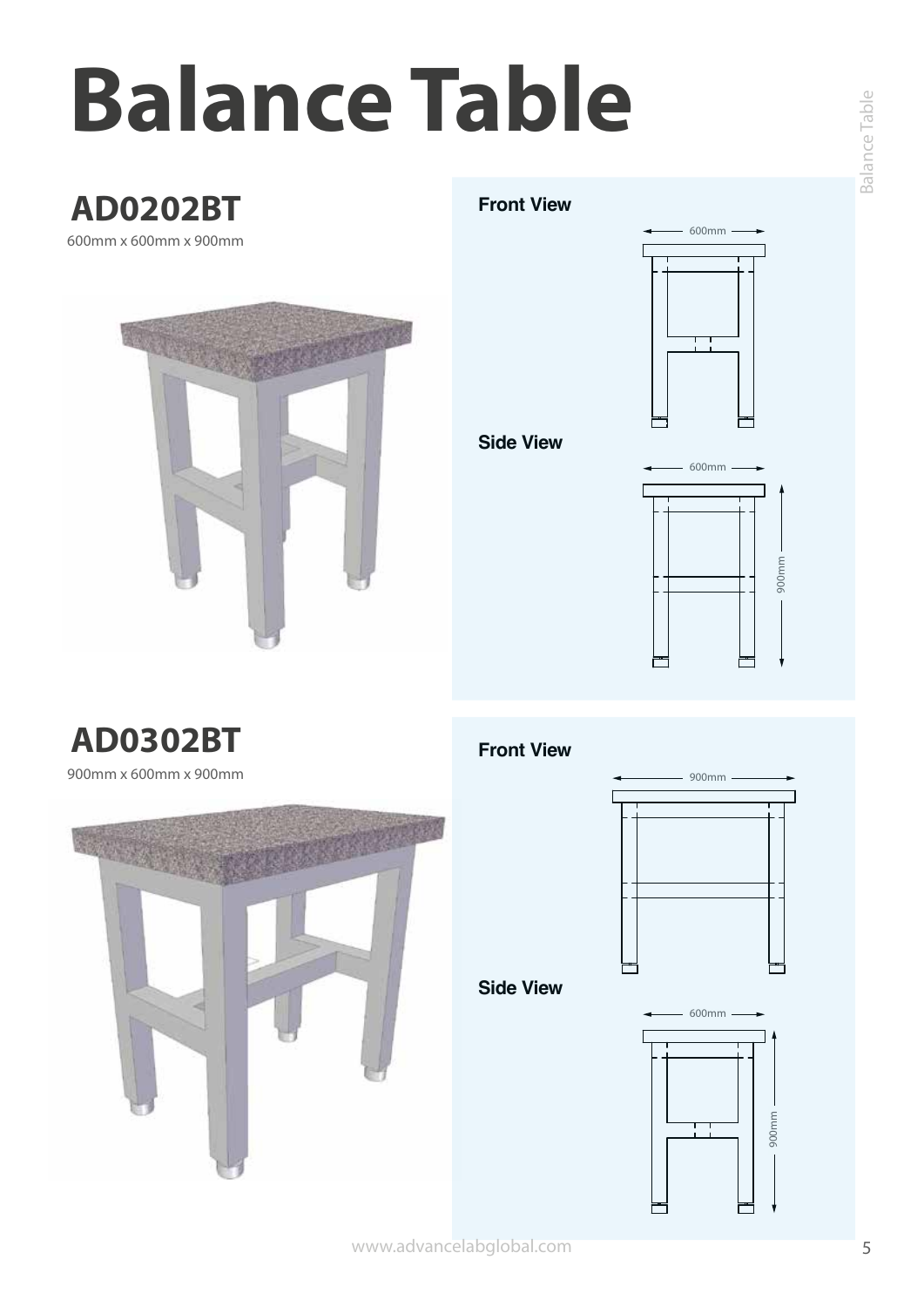# **Balance Table**

# **AD0303BT**

**Front View**



# 900mm

900mm 900mm

# **AD0402BT**

1200mm x 600mm x 900mm



## **Front View**



**Side View**



www.advancelabglobal.com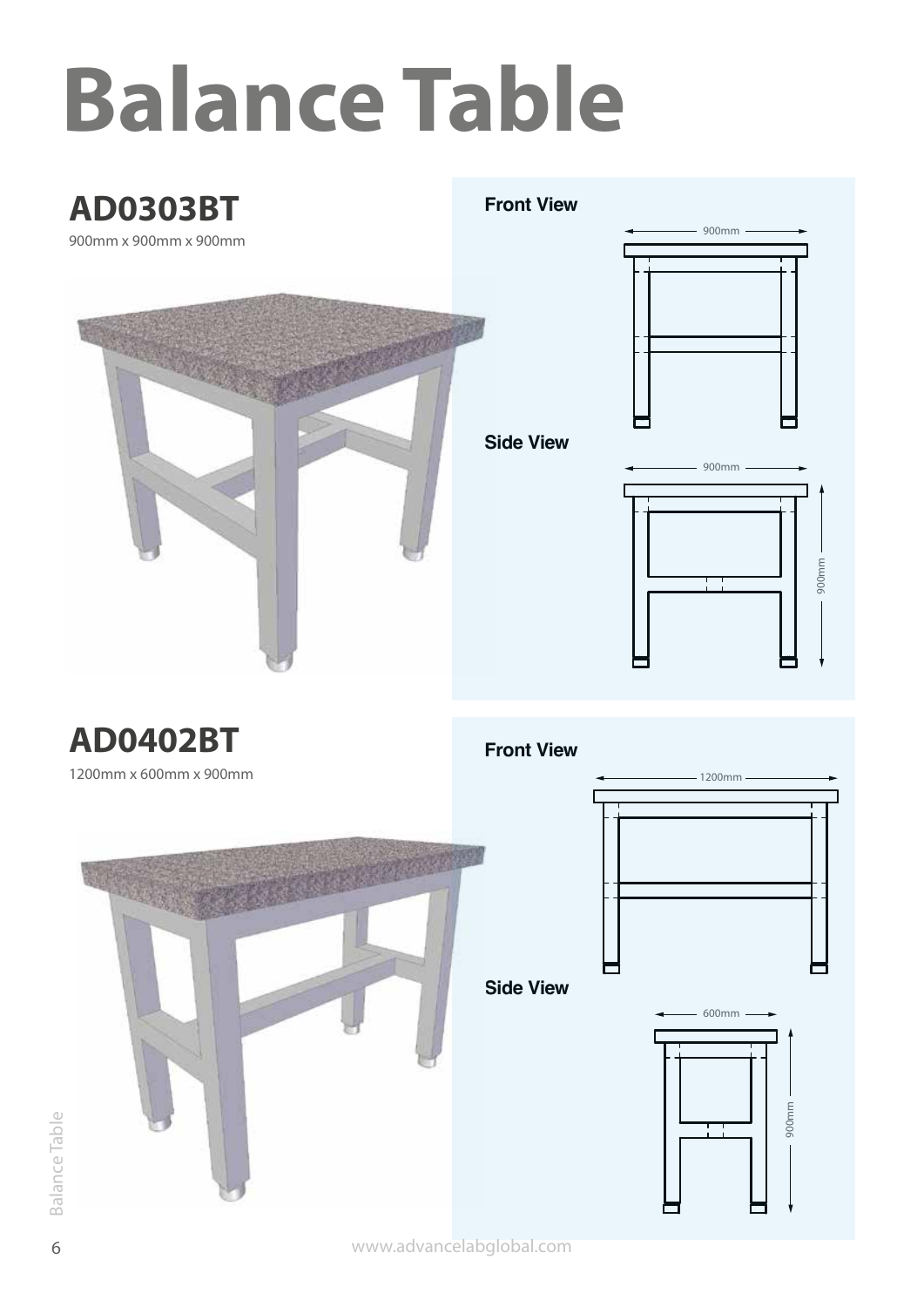# **Granite Top**

# **Granite 60mm**

## AD1212-02GT

300mm x 300mm x 60mm



450mm x 450mm x 60mm AD1818-02GT

600mm x 450mm x 60mm

AD2418-02GT

AD2424-02GT



**Granite 20mm**

### AD1212-01GT

300mm x 300mm x 20mm



450mm x 450mm x 20mm AD1818-01GT



600mm x 450mm x 20mm AD2418-01GT

600m<sup>m</sup> 450mm



600mm x 600mm x 20mm AD2424-01GT



www.advancelabglobal.com

 $\overline{7}$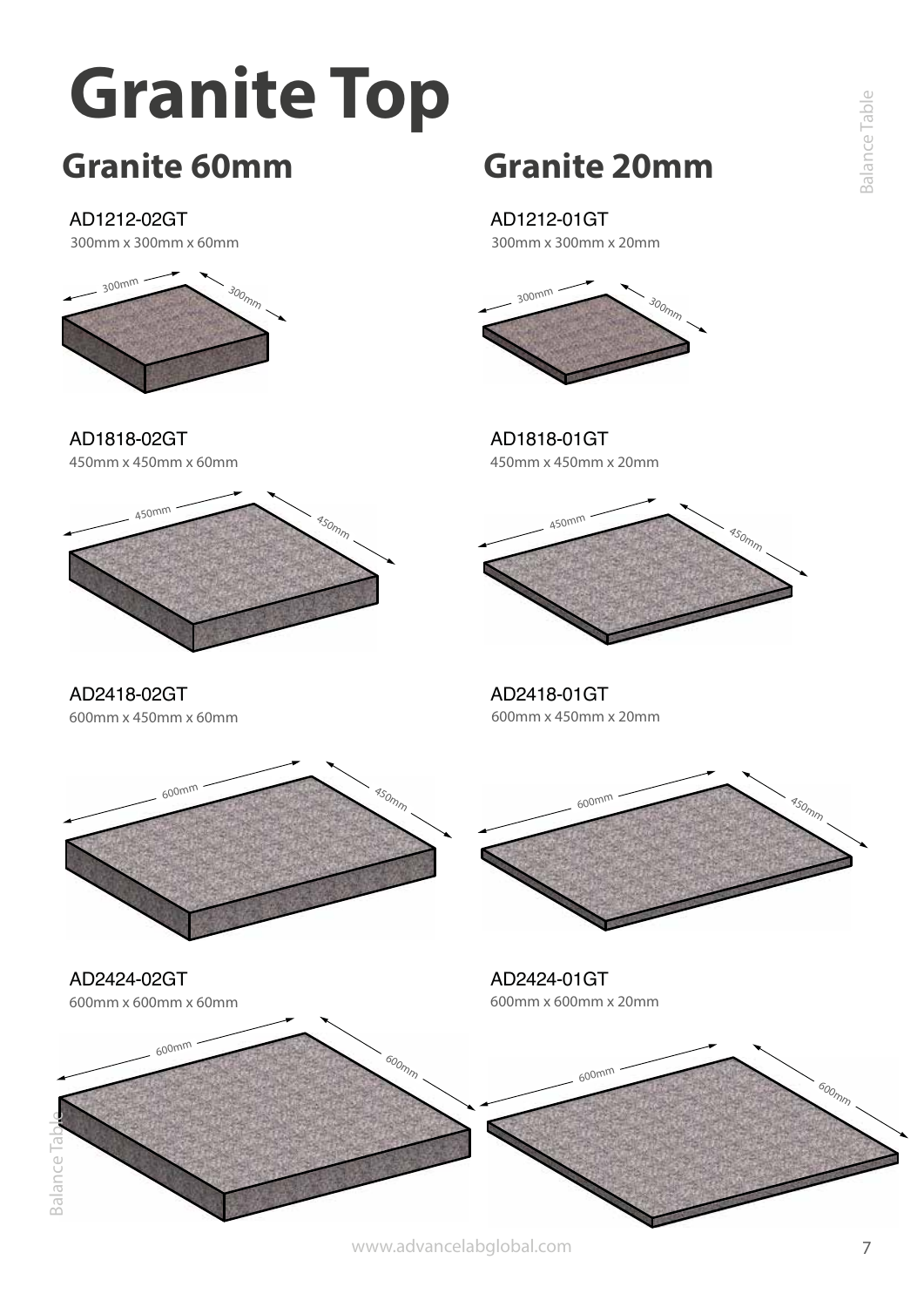# **Warranty**

**Products Manufactured by Advancelab**: Advancelab(S) Pte.Ltd., warrants products that it manufactures to be free from defects for a period of 12 months for parts, commencing from the date of shipment. Advancelab's sole responsibility is to repair or replace, at its option, any part of the product that proves defective or malfunctioning during this time limit. This warranty is void if the equipment is abused or modified by the customer, is operated outside Advancelab's operating instructions or specifications, or is used in any application other than that for which it is specified. This warranty does not include routine maintenance or service procedures, breakage, shipping damage, nor damage from misuse, intentional or unintentional abuse, neglect, natural disasters, or acts of God.

**Freight Shortage or Damage**: Upon receipt of any equipment from Advancelab, customer shall immediately unpack and inspect for damage or shortage. The customer shall not accept a damaged package or a short shipment until the carrier makes a "damage or shortage" notation on both the carrier's and customer's copy of the freight bill or delivery receipt. Service title passes when the shipment is loaded, so customer is responsible for filing and collecting a freight claim. Any replacement products must be ordered and paid for separately.

Generally, customers can improve the chance of collecting on a freight claim by following these procedures:

- 1. Formally requesting that the carrier inspect the shipment immediately upon suspecting damage or
- shortage to verify condition.
- 2. Notifying the carrier upon discovery of concealed damage and requesting an inspection within 15 days of receipt, both in person or phone and following up via mail.
- 3. Keeping the shipment as intact as possible, including retaining original packaging materials and keeping the product as close to the original receiving location as possible.
- 4. Holding salvage for disposition by the carrier.

**All Claims**: Advancelab (S) Pte.Ltd., expressly disclaims all other warranties, expressed or implied or implied by statute, including the warranties of merchantability or fitness for intended use. Advancelab is not responsible for consequential or incidental damages arising out of the purchase or use of the products supplied by Advancelab. Advancelab is not liable for damage to facilities, other equipment, products, property or personnel of others, or of their agents, suppliers, or affiliated parties, which is caused or alleged to have been caused by products supplied by Advancelab. In any event or series of events, Advancelab's total liability for any and all damages whatsoever is limited to the lesser of the actual damages or the original invoice cost of the items alleged to have caused the damage. The customer's sole and exclusive remedy for any cause of action whatsoever is repair or replacement of the non-conforming products or refund of the actual purchase price, at the sole option of Advancelab. All claims must be made in writing within 90 days of the date the product was shipped. Any claims not made within this time limit shall be deemed waived by the customer. Advancelab is not responsible for any additional costs of repair caused by poor packaging or in-shipment damage during return.

**Warranty Returns**: All warranty returns must be authorized in advance by Advancelab and approved by writing. Unless approved in advance for good reason, all returns must be in original condition, including all manuals, and must be packaged in original packaging materials. All returned goods are to be shipped to Advancelab, freight prepaid at customer's expense.